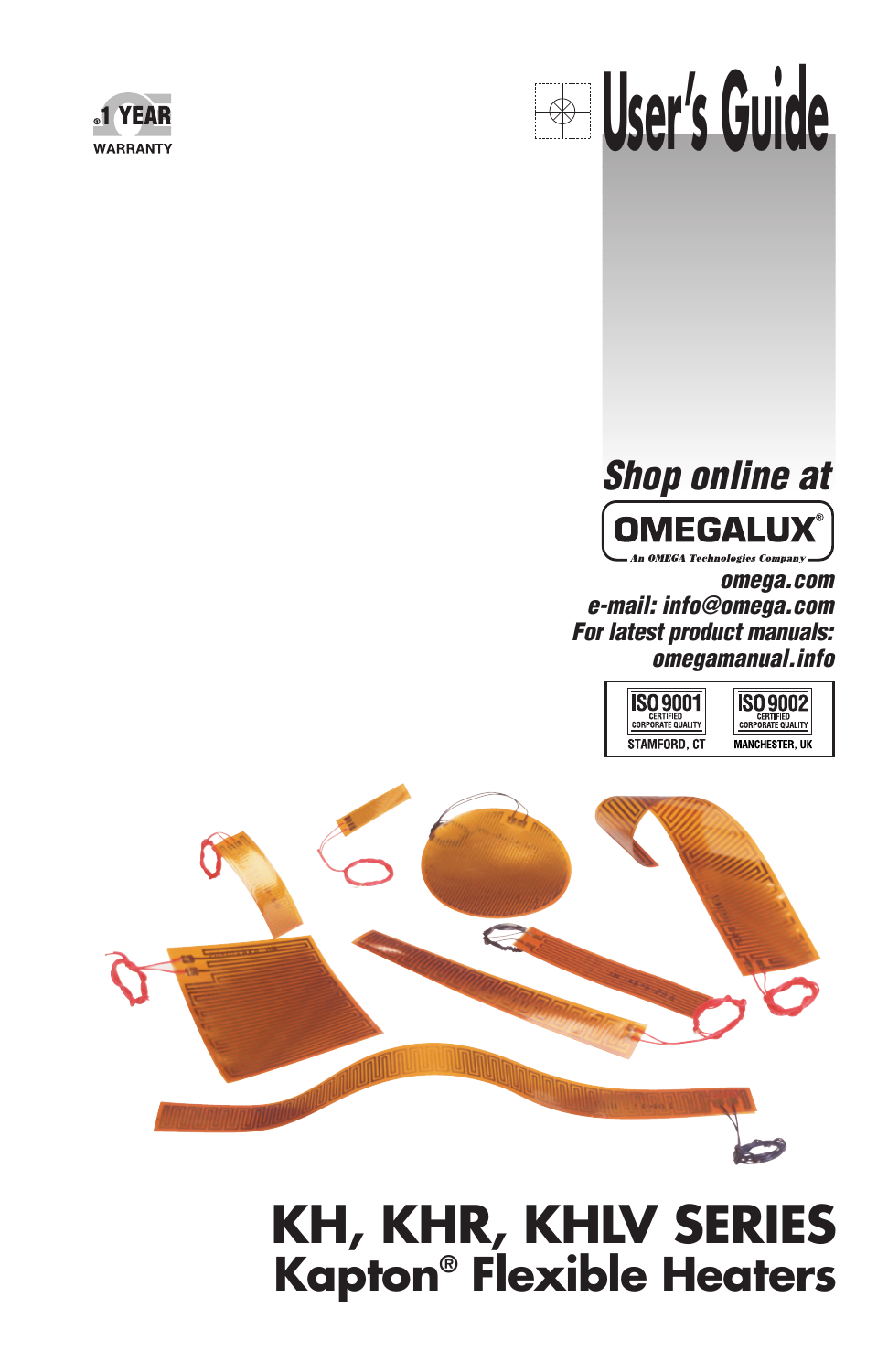**KH, KHR, KHLV SERIES Kapton® Flexible Heaters**

#### **GENERAL DESCRIPTION**

OMEGALUX® Kapton® Insulated Flexible Heaters are available in a variety of shapes, sizes, and wattages. Wattage ratings are 2.5, 5, or 10 W/in2 at 115 or 28 volts. Kapton offers a high degree of resistance to chemicals, and has excellent outgasing properties in high vacuum environments. KH models are rectangular 115 volt units; KHLV models are rectangular 28 volt units, and KHR models are round 115 volt units. Contact OMEGA sales Department for specific part numbers: **800-872-9436**

Typical construction consists of an etched foil element of 0.0005" or 0.0001" thickness, which is encapsulated between two layers of 0.002" Kapton and 0.001 FEP TefIon® adhesive. Lead wires exit from the upper-right hand corner of width (W) side of heater. For 0.50" rind 1.00" wide heaters only, leads exit centrally from width (W) side. Leads exit round heaters radially. Pressure sensitive adhesive (PSA) is available as art option on heaters rated at 2.5 or 5 W/in<sup>2</sup>. The heaters can also be mechanically clamped or epoxy mounted by the user.

\*Kapton and Teflon are registered trademarks of DuPont.

#### **SPECIFICATIONS**

| <b>Heating Element Design:</b>                      | Etched circuit.                                                                                                                                                                                              |  |  |
|-----------------------------------------------------|--------------------------------------------------------------------------------------------------------------------------------------------------------------------------------------------------------------|--|--|
| <b>Operating Temperature:</b>                       | -328°F to 392°F (-200°C to 200°C) for<br>heaters without pressure sensitive<br>adhesive (PSA). Maximum operating<br>temperature for heaters with<br>pressure sensitive adhesive is 250°F<br>$(120^{\circ}C)$ |  |  |
| Voltage:                                            | KH, KHR Series: 115 Volts KHLV<br>Series: 28 Volts                                                                                                                                                           |  |  |
| <b>Watt Density:</b>                                | 2.5, 5, or $10 W/in^2$                                                                                                                                                                                       |  |  |
| <b>Pressure Sensitive</b><br><b>Adhesive (PSA):</b> | Optional. not available at 10<br>watts/square inch watt density                                                                                                                                              |  |  |
| Lead Wire:                                          | 12" of Teflon Insulated<br>(MIL W-16878) lead wire<br>(wire gauge varies with heater)                                                                                                                        |  |  |
| Dielectric Strength:                                | 1260 Vac                                                                                                                                                                                                     |  |  |
| <b>Minimum Sending Radius:</b>                      | 0.032"                                                                                                                                                                                                       |  |  |
| <b>Heater Thickness:</b>                            | 0.010" except at lead wife exit<br>(thickness varies with heater)                                                                                                                                            |  |  |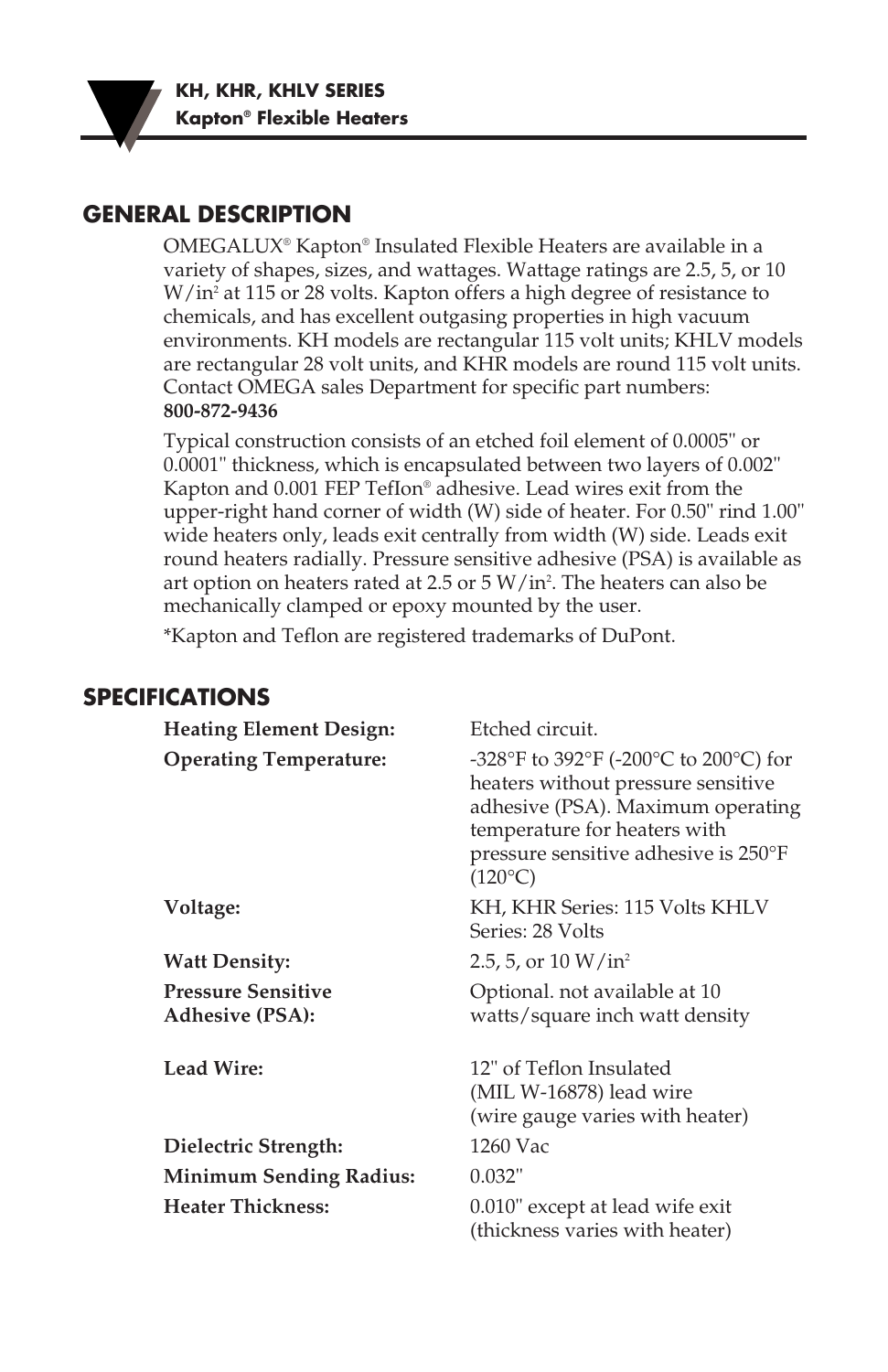### **INSTALLATION AND OPERATION**

## **CAUTION**

Use a method of temperature control (e.g., thermostat, thermocouple and temperature controller, or variable voltage transformer) to prevent heaters from exceeding maximum operating temperature ratings. Place temperature sensor close enough to the heater to sense heater temperature.

- 1. DO NOT immerse heaters in liquids.
- 2. DO NOT operate heaters at a voltage higher than the specified or rated voltage.
- 3. DO NOT cut, punch holes in or otherwise mishandle heaters.
- 4. AVOID exposing heaters to chemicals, acids, alkalies. oils fluids or other substances that could ignite or cause damage to the heaters.
- 5. DO NOT insulate heaters unless adequate measures are taken to control heater temperature.
- 6. DO NOT leave heaters operating unattended unless adequate controls are installed to insure safety.
- 7. Heaters can be bent around curved surfaces; however, DO NOT exceed minimum banding radius.
- 8. Exercise care in attaching heaters to flat or curved surfaces. Heaters can be attached by mechanical clamping, by using factory applied pressure sensitive adhesive (PSA), or with a thin layer of conductive epoxy. Make sure that the entire heater is in contact with the surface with no air pockets trapped underneath. This is especially important for high watt density heaters, i.e. heaters with a watt density of 10 watts/square inch, to prevent heater failure. DO NOT overlap heaters.
- 9. Heaters must be attached to an appropriate heat sink and should NOT be mounted free-standing In air.
- 10. Make sure heaters are installed and used by qualified personnel. DO NOT attempt to repair damaged heaters.